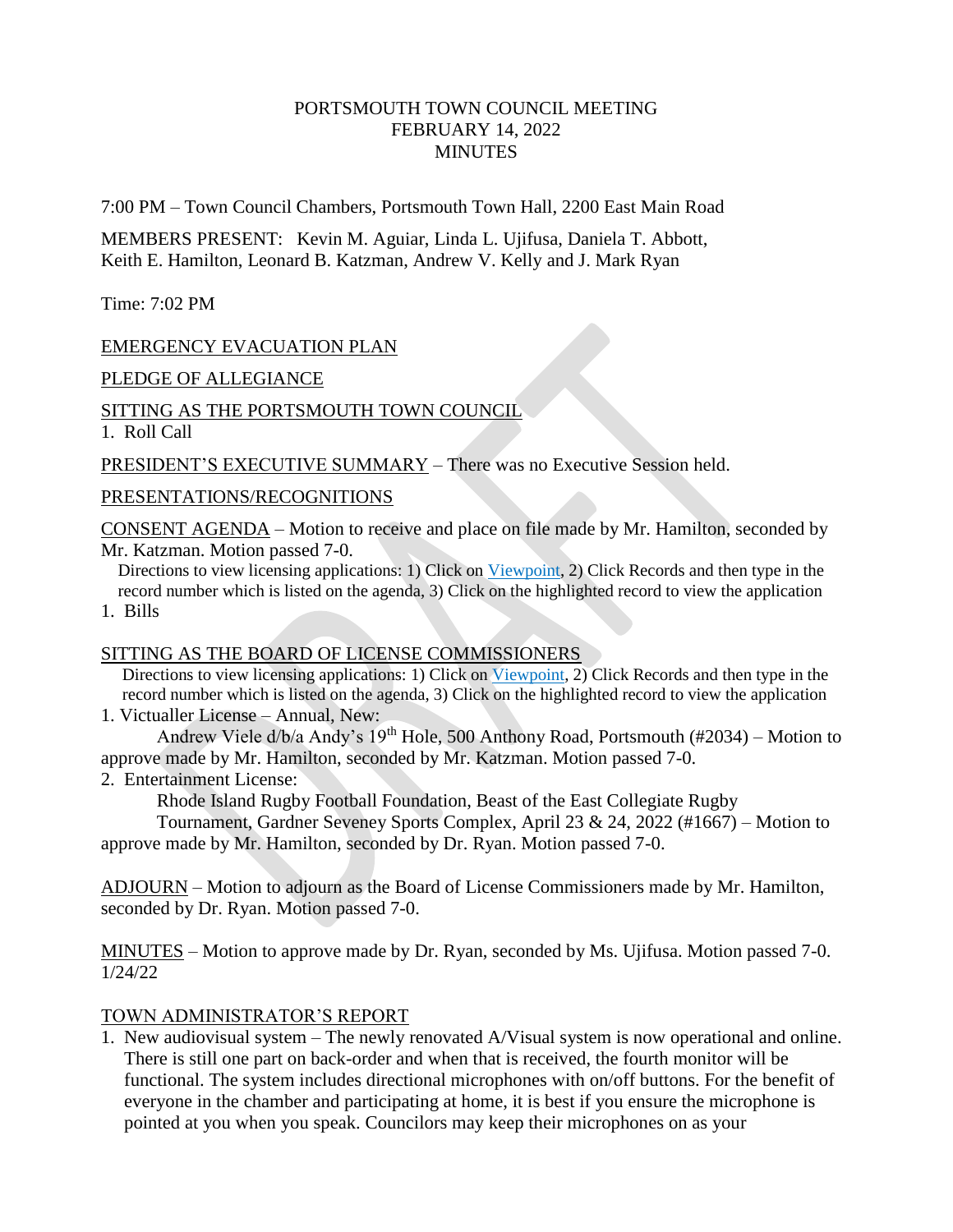microphones may all be on at the same time.

- 2. Opioid litigation update It was announced two weeks ago that Rhode Island will join the national opioid settlement with three major opioid distributors. The proceeds of this settlement are meant to provide funding for state and local efforts to address Rhode Island's opioid crisis. The terms of this deal for RI, ensures the State and its cities and towns will receive these funds whether or not the national settlement takes effect next July. Payments will be spread out over 18 years. We expect to start receiving the first distribution of funds soon and will place them in a restricted account. We will come back to the Council with a recommended distribution of these finds once we have received clearer guidance on appropriate and authorized uses.
- 3. Covid 19 home test update The first distribution of free Covid test kits from the State have been distributed in accordance with RI Dept. of Health and FEMA guidance. In addition, we have distributed kits to homebound families. We have now completed the priority distribution in accordance with the guidance received. We expect more test kits over the next two weeks and are planning to establish a drive-thru distribution in town later this month.
- 4. West Side Development Advisory Committee update The West Side Development Advisory Committee has elected a new chairperson. He is aware of the Council's desire to review the Committee and for me to provide a recommendation on whether to keep it in place, dissolve it, or have it incorporated into another Town committee. I've spoken at length with the Chair and I agree with him that the committee should have time over the next couple months to evaluate their goals and priorities prior to me reporting back to the Council.
- 5. Storm after action report We all know DPW has been working hard over the last few weeks keeping the roads safe for travel. I would particularly like to commend their work during the blizzard conditions two weeks ago. Of note, the State has collected data from all 39 cities and towns regarding the costs associated with the blizzard and there is a possibility FEMA will reimburse the town 75% of our response costs.

## RESIGNATIONS AND APPOINTMENTS

### 1. Appointments:

a. School Committee – Mr. Katzman nominated Sondra Blank, Mr. Hamilton and Ms. Abbott nominated Lisa Janssen. Motion to appoint Ms. Blank was 4-3. Ms. Abbott, Mr. Hamilton and Mr. Aguiar in dissent. Motion to appoint Ms. Janssen was 3-4. Ms. Ujifusa, Mr. Katzman, Mr. Kelly and Dr. Ryan in dissent. Ms. Blank was appointed.

b. Dog Park Committee (Re-Appt.) – Motion to reappoint Michael Cranson made by Ms. Ujifusa, seconded by Mr. Hamilton. Motion passed 7-0.

## OLD BUSINESS (Discussion/Action)

1. Option to Lease Agreement with Church Community Housing for property located at 110 Bristol Ferry Road. – Motion to add "The Town" in the last sentence of Section 1, after "required by"

made by Mr. Hamilton, seconded by Ms. Ujifusa. Motion passed 7-0. Motion to approve as amended made by Ms. Ujifusa, seconded by Mr. Hamilton. Motion passed 7-0.

Mr. Hamilton and Ms. Ujifusa asked that NB5 be heard after OB1 so that Mr. Woodhead could go home and get some sleep after being up all night due to the snowstorm.

NB5. Request approval for DPW to partner with the Portsmouth Water and Fire District for the installation of the DPW water main extension. – Motion to approve made by Ms. Ujifusa, seconded by Dr. Ryan. Motion passed 6-0-1. Mr. Kelly recused.

2. Presentation by the Southeast New England Program Network (SNEP) of their recently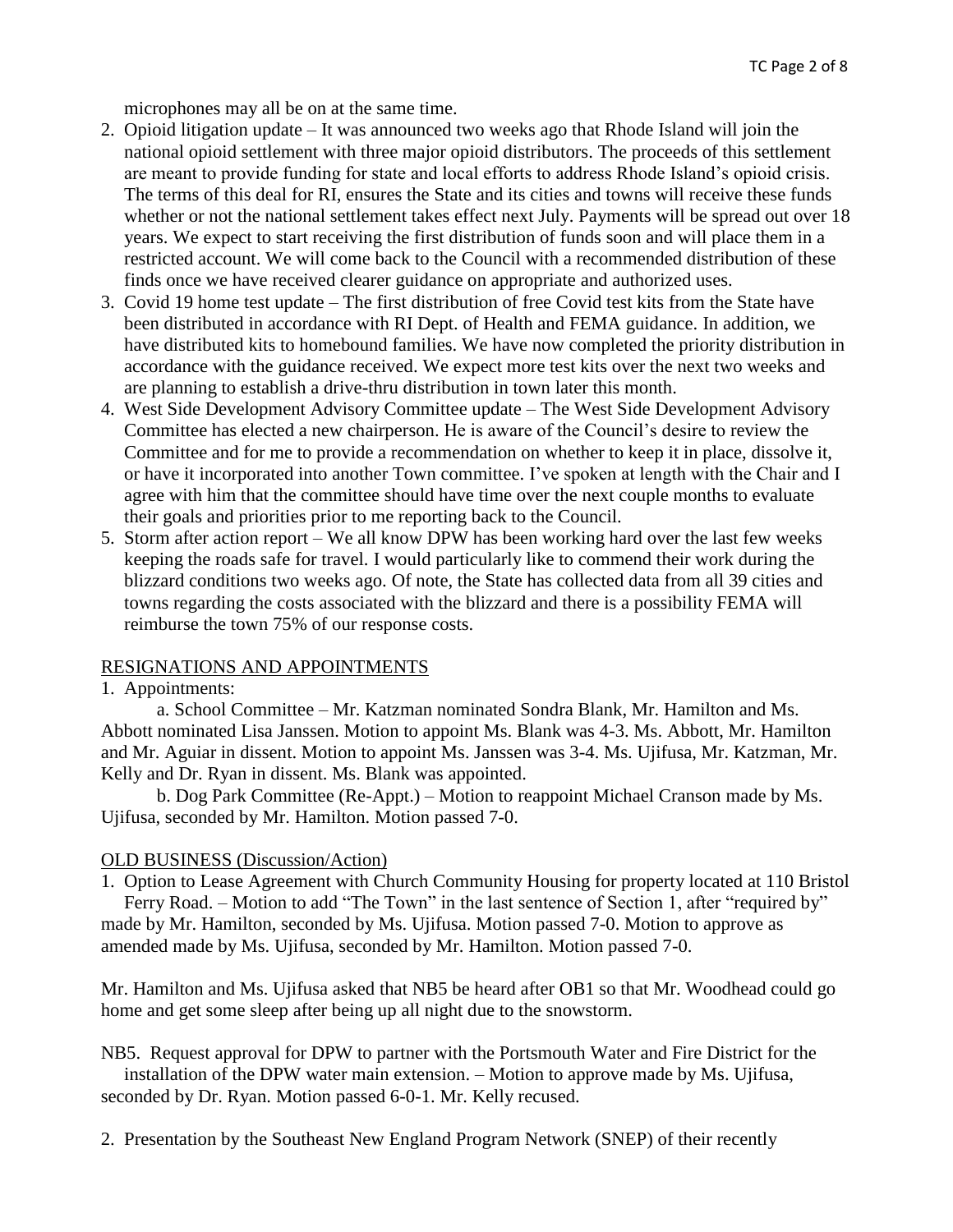completed Portsmouth, RI Climate Resilience Planning and Financing Strategy Report. – No votes taken.

### NEW BUSINESS (Discussion/Action)

1. Request to approve a resolution to support an Island-wide celebration for Earth Day 2022. – Motion to approve made by Mr. Katzman, seconded by Ms. Ujifusa. Motion passed 7-0.

#### THE TOWN OF PORTSMOUTH RESOLUTION #2022-02-14A

### RESOLUTION FOR EARTH DAY 2022 CELEBRATION, AQUIDNECK ISLAND EARTH WEEK (AIEW)

WHEREAS, all species play a unique role in the complex web of life and contribute to the ecosystem services on which all life on Earth depends, and hence, protecting our species is crucial to the survival of this planet and its inhabitants; and

WHEREAS, species provide important services to the people, such as generating oxygen and purifying the air; controlling other animals considered pests or that spread disease; pollinating plants and crops; providing recreation opportunities and well-being, etc.; and

WHEREAS, many plants, wild animals, and pollinators live in urbanized landscapes, and cities thereby have a responsibility to examine the ecological impacts of expanding urban areas and how to protect biodiversity; and

WHEREAS, it is understood that sustainability will only be achieved by meeting the needs of the present without compromising the needs of future generations; and

WHEREAS, Aquidneck Island communities are impacted by coastal hazards that are being exacerbated by sea-level rise and climate change; and

WHEREAS, given previous and ongoing events, we now find ourselves in a new era of more unpredictable and severe weather that can potentially cause extensive damage to our community's land and infrastructure; and

WHEREAS, it is essential to expand and diversify the local environmental movement to increase the resiliency of our communities; and

WHEREAS, it is more important than ever to cooperate locally to build on the environmental progress that has been heretofore gained; and

WHEREAS, Earth Day is an annual reminder of the constant need for environmental activism, stewardship commitments, and sustainability efforts; and

WHEREAS, Earth Day was founded in 1970 and celebrated by over 190 countries around the world;

WHEREAS, more than two dozen local groups, including non-profits, Town committees, schools, and businesses created an extensive public program for AIEW 2021 (Aquidneck Island Earth Week) that can be leveraged in creating programming for AIEW 2022.

WHEREAS, Aquidneck Island Earth Week partners commit to building on the success of Aquidneck Island Earth Week in 2022. These include:

- Portsmouth Recreation Committee
- Portsmouth High School's Green Team
- Portsmouth School Department
- Portsmouth AgInnovation
- Middletown Open Space and Fields Committee
- The Aquidneck Land Trust
- Clean Ocean Access

and

- The Norman Bird Sanctuary
- Newport Energy & Environment Commission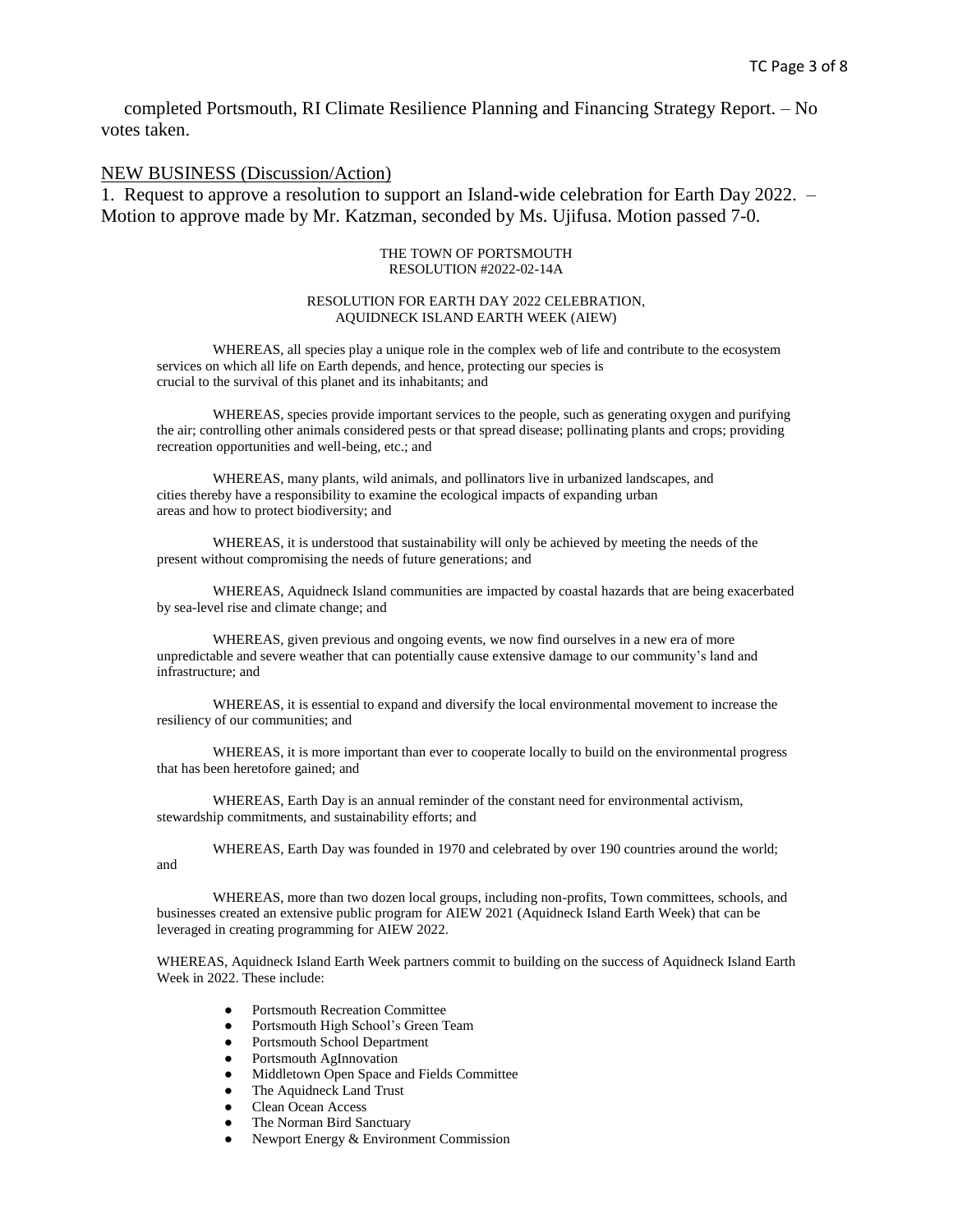- Newport Tree Conservancy
- Middletown Open Space and Fields Committee
- Middletown Tree Commission
- Eastern Rhode Island Conservation District
- **Tiverton Land Trust**
- Tightline Consulting
- **Bike Newport**
- Newport Film
- The Greenlove Foundation
- Aquidneck Community Table
- Aquidneck Island Climate Caucus
- Friends of King Park

NOW THEREFORE, BE IT RESOLVED, the Town Council of the Town of Portsmouth hereby declares the week of April 16, 2022 to April 23, 2022 Aquidneck Island Earth Week, a celebration of the 52<sup>nd</sup> Anniversary of Earth Day, and supports an island-wide effort to share in the celebration of our interconnectedness with nature, environmental sustainability, and conservation of natural resources.

BE IT FURTHER RESOLVED that the Town Council requests the administration to put forth an effort to engage the entire community of Portsmouth and the neighboring communities of Newport and Middletown to join the effort to create Aquidneck Island Earth Week.

Adopted this 14th day of February 2022.

Jennifer M. West, Town Clerk

\_\_\_\_\_\_\_\_\_\_\_\_\_\_\_\_\_\_\_\_\_\_\_ Kevin M. Aguiar, President ATTEST: \_\_\_\_\_\_\_\_\_\_\_\_\_\_\_\_\_\_\_\_\_\_\_\_ Portsmouth Town Council

2. Request to approve a proclamation stating March 7-12, 2022, as Wellness Week with Herren. – Motion to approve made by Mr. Hamilton, seconded by Mr. Kelly. Motion passed 7-0.

3. Request to approve a resolution requesting and supporting legislation to amend the Rhode Island Zoning Enabling Act of 1991. – Motion to approve made by Ms. Ujifusa, seconded by Mr. Katzman. Motion passed 7-0.

### TOWN OF PORTSMOUTH, RI RESOLUTION # 2022-02-14C

### RESOLUTION REQUESTING AND SUPPORTING LEGISLATION TO AMEND THE RHODE ISLAND ZONING ENABLING ACT OF 1991

WHEREAS: In 1991, the R.I. General Assembly enacted the Rhode Island Zoning Enabling Act of 1991 (P.L. 1991, ch. 307, § 1), R.I. Gen. Laws § 45-24-27 *et seq.*, (the "Act"), which required each city and town to review its zoning ordinance and make amendments or revisions as necessary to bring its zoning ordinance into conformance with the Act by December 31, 1994; and

WHEREAS: Portsmouth adopted a new Zoning Ordinance effective July 1, 1994; and

WHEREAS: In accordance with § 45-24-37 the Act ("General provisions – Permitted uses"), Article V of the Portsmouth Zoning Ordinance ("Use Regulations") specifies uses that are permitted as a matter of right within the zoning districts of the Town; and

WHEREAS: In accordance with § 45-24-42 the Act ("General provisions – Special use permits"), Article V of the Portsmouth Zoning Ordinance specifies uses that require a special-use permit in each zoning district; and

WHEREAS: Article V(1) of the Zoning Ordinance provides as follows:

Except as otherwise provided in this Ordinance, in each district no building, structure, or land shall be used or occupied except for the purposes permitted in the accompanying Table of Use Regulations, Section B.

Proposed uses not so listed may be presented to the Zoning Board of Review by the property owner. Such uses shall be evaluated by the Zoning Board of Review according to the most similar use(s) that is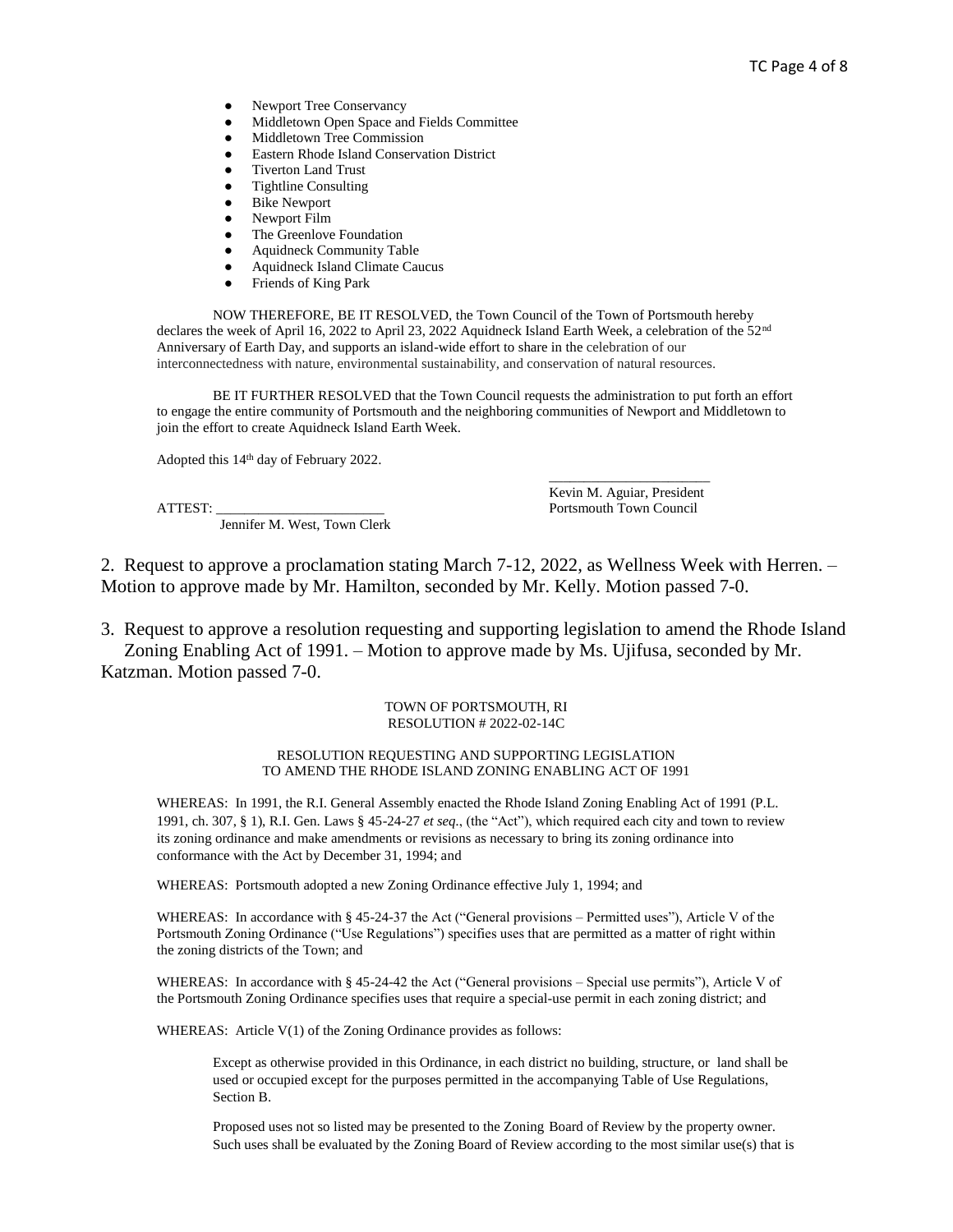(are) listed, as well as the purposes and uses generally permitted in the subject use district. The Zoning Board of Review may approve the proposed use as permitted, or deny the proposed use as not permitted, or allow the proposed use subject to a Special Use Permit.

(The second paragraph of Art. V(1) is referred to as the "Non-Listed Uses Provision."); and

WHEREAS: Several other Rhode Island municipalities have zoning ordinances which contain similar provisions setting forth a procedure whereby a municipal board or official may consider and evaluate proposed land uses that are not expressly listed in the table of uses; and

WHEREAS: On July 27, 2018, in the case of *Fontaine vs. Edwards, et al.* (C.A. No. NC-2017-0261), the Newport County Superior Court (Van Couyghen, J. presiding) issued a written decision in which the Superior Court ruled, in part, that the Non-Listed Uses Provision in Portsmouth's Zoning Ordinance is legally invalid and prohibited under the Zoning Enabling Act; and

WHEREAS: By invalidating the Non-Listed Uses Provision, the Newport Superior Court in effect created a town-wide prohibition and exclusion of any proposed land use that is not specifically listed in the table of uses no matter how legitimate, benign or beneficial the proposed use may be; and

WHEREAS: By virtue of the Newport Superior Court's decision and ruling, any property owner wishing to engage in a land use which is not specifically listed will now be forced to petition the Town Council to adopt an amendment to the Zoning Ordinance to add the specific new land use to the table of uses, a process which is lengthy, expensive and fraught with uncertainty; and

WHEREAS, The Town filed a petition to the R.I. Supreme Court for a writ of certiorari (Case No. SU-2018- 0278-M.P.) requesting that the R.I. Supreme Court review the Newport Superior Court's decision and ruling which invalidated Portsmouth's Non-Listed Uses Provision; and

WHEREAS, The Supreme Court declined to exercise it discretion to review the Newport Superior Court's decision and ruling; and,

WHEREAS, The decision and ruling of the Newport Superior Court which invalidated Portsmouth's Non-Listed Uses Provision remains in effect; and

WHEREAS: Senate Bill S 2088 and House Bill H 7201 have been introduced in the 2022 Session of the R.I. General Assembly; and

WHEREAS, These Bills would amend § 45-24-37 of the Act to add the following clarifying language: "The ordinance may provide for a procedure under which a proposed land use that is not specifically listed may be presented by the property owner to the zoning board of review or to a local official or agency charged with administration and enforcement of the ordinance for an evaluation and determination of whether the proposed use is of a similar type, character and intensity as a listed permitted use. Upon such determination, the proposed use may be considered to be a permitted use."; and

WHEREAS: These Bills would amend § 45-24-42 of the Act to add the following clarifying language: "the ordinance may provide for a procedure under which a proposed land use that is not specifically listed may be presented by the property owner to the zoning board of review or to a local official or agency charged with administration and enforcement of the ordinance for an evaluation and determination of whether the proposed use is of a similar type, character and intensity as a listed use requiring a special-use permit. Upon such determination, the proposed use may be considered to be a use requiring a special-use permit.";

NOW, THEREFORE, BE IT RESOLVED, that the Portsmouth Town Council hereby requests and urges the Rhode Island General Assembly to pass and enact Senate Bill S 2088 and House Bill H 7201, to amend § 45-24- 37 and § 45-24-42 of the Zoning Enabling Act as necessary to validate the legality and efficacy of Portsmouth's Non-Listed Uses Provision and similar provisions contained in the zoning ordinances of other municipalities; and

BE IT FURTHER RESOLVED, that the Town Clerk submit a copy of this Resolution to the Town of Portsmouth's State Senator and Representatives, the Speaker of the House of Representatives, the President of the Senate, the Rhode Island Governor, and every Rhode Island municipality.

Adopted this 14 day of February 2022.

Jennifer M. West, Town Clerk

\_\_\_\_\_\_\_\_\_\_\_\_\_\_\_\_\_\_\_\_\_\_\_ Kevin M. Aguiar, President ATTEST: Portsmouth Town Council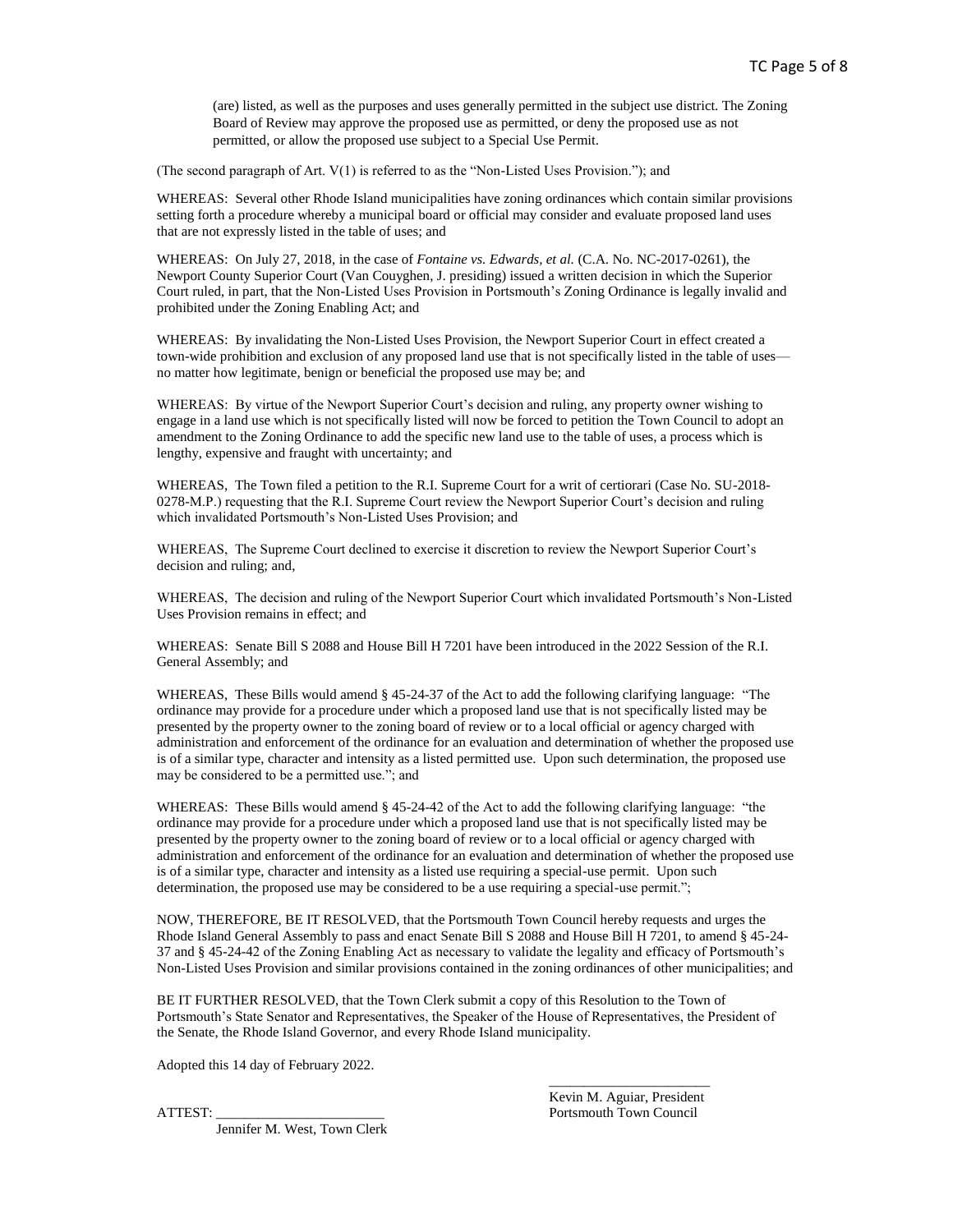- 4. Portsmouth Housing Authority Annual Report for 2020 & 2021. No votes taken.
- 6. Request approval for the use of ARPA funds, not to exceed \$20,000, for the School Department to make repairs to a water main pipe at Hathaway Elementary School. – Motion to approve made
- by Mr. Katzman, seconded by Mr. Hamilton. Motion passed 7-0.
- 7. Request approval for the use of ARPA funds, not to exceed \$383,812 to help Portsmouth Water and Fire Department (PWFD) rehabilitate existing emergency interconnection with Stone Bridge Water in Tiverton (Sakonnet River Pipeline). – Motion to approve made by Ms. Abbott,

seconded by Mr. Hamilton. Motion passed 6-0-1. Mr. Kelly recused.

- 8. Town Council review and approval of Civic Support requests. Motion to cap Civic Support to no more than \$960,350 made by Mr. Hamilton, seconded by Mr. Kelly. Motion passed 7-0.
- 9. Resolution authorizing the Town of Portsmouth to issue not to exceed \$21,439,299 General Obligation Bonds, Notes and other Evidences of Indebtedness to finance the construction, additions, renovation, improvement, alteration, repair, furnishing and equipping of schools and school facilities throughout the Town. – Motion to approved by Mr. Hamilton, seconded by Mr. Katzman. Motion passed 7-0.

### TOWN OF PORTSMOUTH, RI RESOLUTION #2022-02-14B

### RESOLUTION AUTHORIZING THE TOWN OF PORTSMOUTH TO ISSUE NOT TO EXCEED \$21,439,299 GENERAL OBLIGATION BONDS, NOTES AND OTHER EVIDENCES OF INDEBTEDNESS TO FINANCE THE CONSTRUCTION, ADDITIONS, RENOVATION, IMPROVEMENT, ALTERATION, REPAIR, FURNISHING AND EQUIPPING OF SCHOOLS AND SCHOOL FACILITIES THROUGHOUT THE TOWN

SECTION 1. Pursuant to Local Acts 73 and 75 of 2020 and a vote of the electorate on November 2, 2021, an amount not to exceed \$21,439,299 is appropriated for the purpose of financing the construction, renovation, improvement, alteration, repair, furnishing and equipping of schools and school facilities throughout the Town (the "Project").

SECTION 2. The President of the Town Council, the Finance Director and the Town Administrator (the "Authorized Officers") be and hereby are authorized to issue on behalf of the Town, an amount not exceeding Twenty-One Million Four Hundred Thirty-Nine Thousand Two Hundred Ninety-Nine Dollars (\$21,439,299) bonds of the Town, at one time, or from time to time in order to meet the foregoing appropriation.

SECTION 3. The said officers from time to time may issue and refund not exceeding \$21,439,299 interest bearing or discounted notes in anticipation of the issue of said bonds or in anticipation of the receipt of federal or state aid for the purpose specified in Section 1 hereof.

SECTION 4. The manner of sale, amount, denominations, maturities, conversion or registration privileges, interest rates, medium of payment, and other terms, conditions and details of the bonds or notes may be fixed by the officers authorized to sign the bonds or notes. The Town may enter into a financing and/or other agreements with the Rhode Island Health and Educational Building Corporation pursuant to Title 45, Chapter 38.1 of the General Laws or the Rhode Island Infrastructure Bank pursuant to the provisions of Title 46, Chapter 12.2 of the General Laws.

SECTION 5. The said officers from time to time may apply for, contract for and expend any federal or state advances or other grants or assistance which may be available for the purposes specified in Section 1 hereof.

SECTION 6. Pending the issuance of the bonds under Section 2 hereof or pending or in lieu of the issue of notes under Section 3 hereof, the Finance Director may expend funds from the general treasury of the Town for the purposes specified in Section 1 hereof. Any advances made under this section shall be repaid without interest from the proceeds of the bonds or notes issued hereunder or from the proceeds of applicable federal or state assistance or from other available funds.

SECTION 7. The Authorized Officers are also authorized, empowered and directed, on behalf of the Town, to: (i) execute, acknowledge and deliver any and all other documents, certificates or instruments necessary to effectuate such borrowing; (ii) amend, modify or supplement the bonds or notes any and all other documents, certificates or instruments at any time and from time to time, in such manner and for such purposes as such officers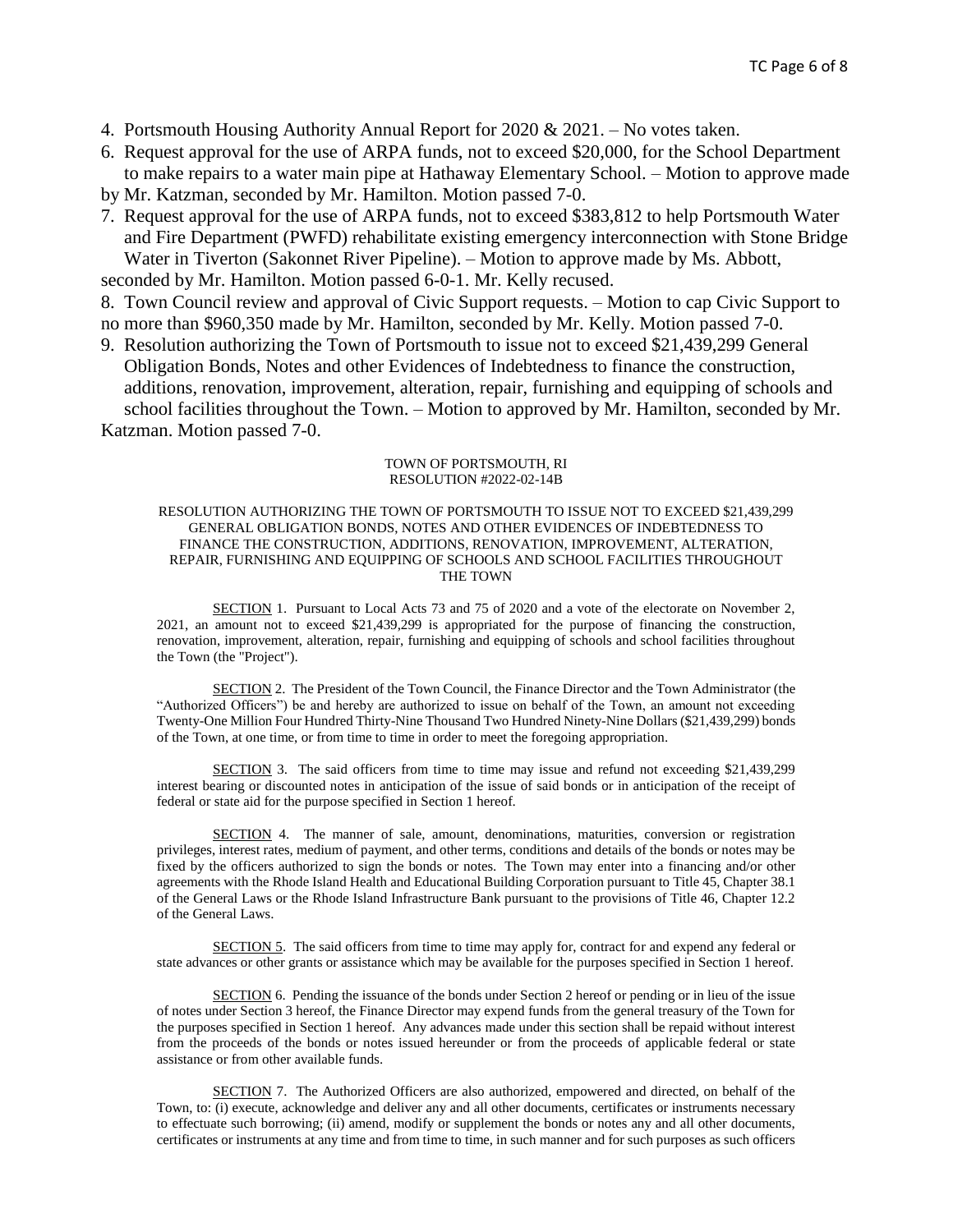shall deem necessary, desirable or advisable; (iii) do and perform all such other acts and things deemed by such officers to be necessary, desirable or advisable with respect to any matters contemplated by this resolution in order to effectuate said borrowing and the intent hereof.

SECTION 8. The Authorized Officers be, and hereby are, authorized to deliver the bonds or notes to the purchasers and said officers be, and hereby are, authorized and instructed to take all actions, on behalf of the Town, necessary to ensure that interest on the bonds or notes will be excludable from gross income for federal income tax purposes and to refrain from all actions which would cause interest on the bonds or notes to become subject to federal income taxes.

SECTION 9. This resolution is an affirmative action of the Town Council of the Town toward the issuance of bonds or notes in accordance with the purposes of the laws of the State. This resolution constitutes the Town's declaration of official intent, pursuant to Treasury Regulation §1.150-2, to reimburse the Town for certain capital expenditures for the Project paid on or after the date which is sixty (60) days prior to the date of this resolution but prior to the issuance of the bonds or notes. Such amounts to be reimbursed shall not exceed \$21,439,299 and shall be reimbursed not later than eighteen (18) months after (a) the date on which the expenditure is paid or (b) the date the Project is placed in service or abandoned but in no event later than three (3) years after the date the expenditure is paid.

SECTION 10. The Authorized Officers are authorized to take all actions necessary to comply with federal tax and securities laws including Rule 15c2-12 of the Securities and Exchange Commission (the "Rule") and to execute and deliver a Continuing Disclosure Certificate in connection with the Bonds in the form as shall be deemed advisable by the Authorized Officers in order to comply with the Rule. The Town hereby covenants and agrees that it will comply with and carry out all of the provisions of the Continuing Disclosure Certificate, as it may be amended from time to time. Notwithstanding any other provision of this Resolution or the Bonds, failure of the Town to comply with the Continuing Disclosure Certificate shall not be considered an event of default; however, any bondholder may take such actions as may be necessary and appropriate, including seeking mandate or specific performance by court order, to cause the Town to comply with its obligations under this Section and under the Continuing Disclosure Certificate.

SECTION 11. The issuance of the Bonds and Notes hereunder is subject to approval of state housing aid at a reimbursement rate or state share ratio of not less than 35% for expenditures eligible for state aid and this authorization shall be reduced by any grant received from the school building authority capital fund.

SECTION 12. That this resolution shall become effective immediately upon its passage by the Town Council.

Adopted: February 14, 2022

Jennifer M. West, Town Clerk

\_\_\_\_\_\_\_\_\_\_\_\_\_\_\_\_\_\_\_\_\_\_\_ Kevin M. Aguiar, President, ATTEST: Portsmouth Town Council

CORRESPONDENCE – Motion to receive and place on file made by Mr. Hamilton, seconded by Dr. Ryan. Motion passed 7-0.

- 1. Monthly RIRRC Report. / Rhode Island Resource Recovery Corp.
- 2. Requesting support for a resolution Prioritizing Quality Education for Middletown Students, Families and Residents. / Middletown Town Council
- 3. Resolution requesting amendments to the RI General Laws § 20-10-4 and 20-10-5 related to notification of aquaculture applications before the Coastal Resources Management Commission. / Tiverton Town Council
- 4. Resolution requesting the Governor and the General Assembly increase the number of basic Police Training Academy classes. / Tiverton Town Council
- 5. Resolution requesting a change to RI General Laws § 16-7-40 (c) and (d) relating to Increased school housing ratio. / Tiverton Town Council
- 6. U.S. Army Corps of Engineers New England District is requesting a State of RI Water Quality Certification for all state waters of RI. / Dept. of Environmental Management, Office of Water **Resources**